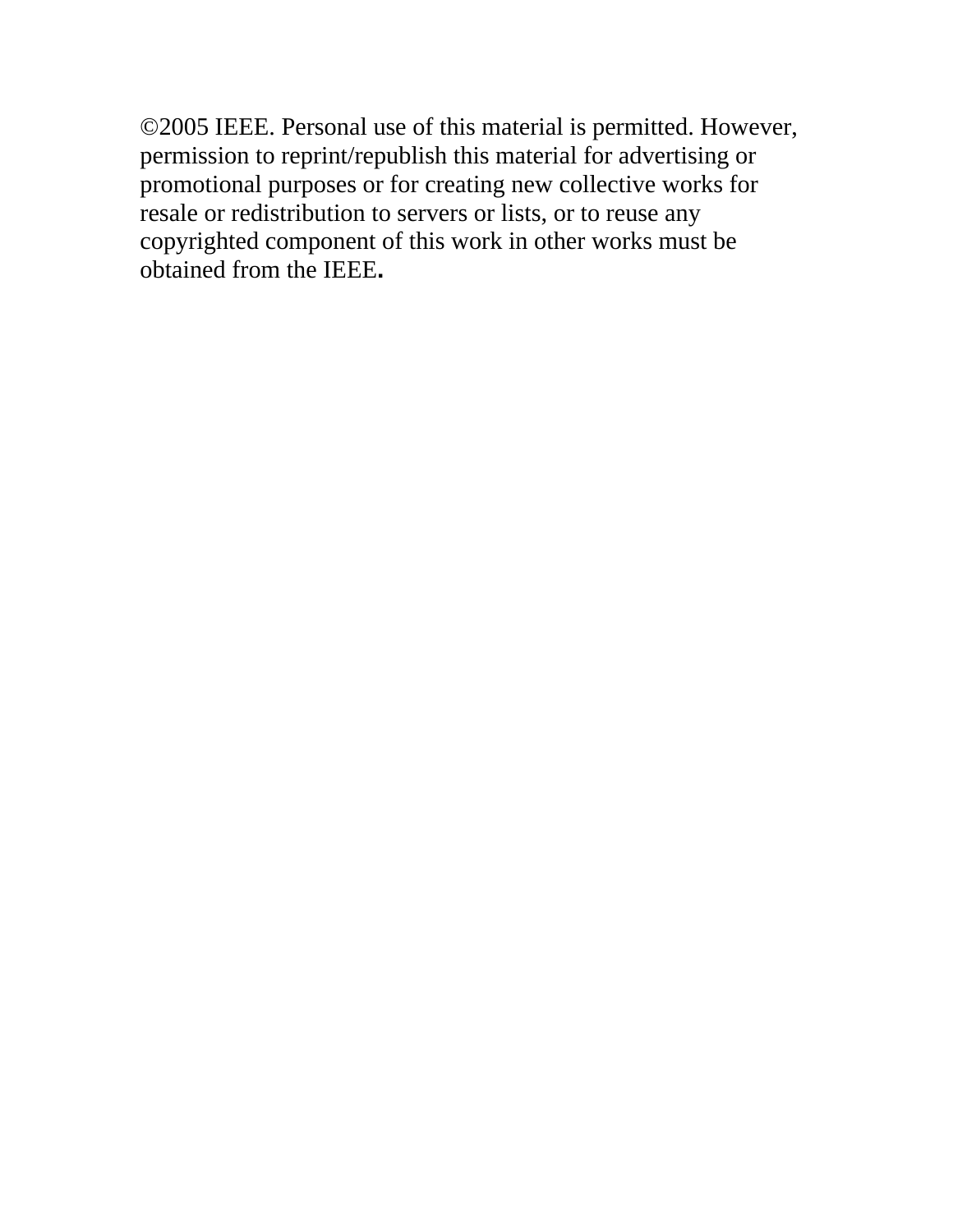# **A User Adaptable User Interface Model to Support Ubiquitous User Access to EIS Style Applications**

Jon Davis, Andrew Tierney, Elizabeth Chang *Curtin University of Technology, Curtin Business School, Bentley, 6102, Australia Jon.Davis@cbs.curtin.edu.au, Andrew.Tierney@cbs.curtin.edu.au, Elizabeth.Chang@cbs.curtin.edu.au*

#### **Abstract**

*The user interface for computer applications is typically hard coded and offers minimal flexibility for user customisation. In this paper we list and discuss several requirements for application user interfaces that offer; widespread application accessibility, access across international boundaries, and that support user interface individualisation by normal users (without the need for specific software customization by developers). We review related works in XML based user interface deployment and identify shortcomings, and present a solution that we name the Web service based Adaptable User Interface (WAUI). The major features of the WAUI are; the decoupling of the traditional user interface from both the execution platform and the rest of the application layers by the use of web services, and providing for an automated user interface adaptation capability based on; the user's selected cultural and internationalization options, the user's preferences for alternative visual display objects, and the preferences that a user defines for modifying the function and layout of application forms and display objects.*

#### **1. Introduction**

User interaction within computer applications is largely a one-way process where each application is coded with a fixed user interface (UI) structure requiring a correspondingly fixed sequence of actions and behaviour from the users. Modifying these user workflows in applications remains a complex, timeconsuming and laborious task that typically involves an instantiation of a popular software development life cycle [1] by the software developer in order to effect the required change in functionality.

An alternative strategy to increase application availability is the modelling of the user interfaces, with

separation of the user interface layer from the other layers of the application. While this concept is not novel and has been receiving increasing attention in recent years, technologies such as XML and Web Services have increased the opportunity to realize concrete benefits of such strategies which are being actively pursued by endeavours such as XAML [2], XUL [3], Xforms [4] and UIML [5]. These efforts provide a sound basis for providing technical solutions for user interface separation but they do not address other efficiency and accessibility issues that need to be considered for widespread ubiquitous access to application user interfaces.

We list the following general requirements that we believe must be achieved in order to provide for application user interfaces that support a high level of accessibility to all users, and support a high degree of group individualization plus individualized user interaction without the need for specific software customization by software developers:

A. Define a standard language structure for the definition, update and manipulation of the visual user interface elements and other displayable content.

Without a progressive merging towards a standard UI language, the majority of applications will not be available to all users - via the use of a UI processor that accepts a universal UI language, all such applications can be accessed by all available users and user groups.

B. Utilise a common and standard communications protocol between the user interface execution platform and the application logic platform.

The separation of these application layers provides maximum availability of applications to users. Compatibility and processing requirements of the entire application in terms of user interface, application logic and database layers often preclude application deployment to many platforms, of which the popularity yet limitations of the modern Personal Digital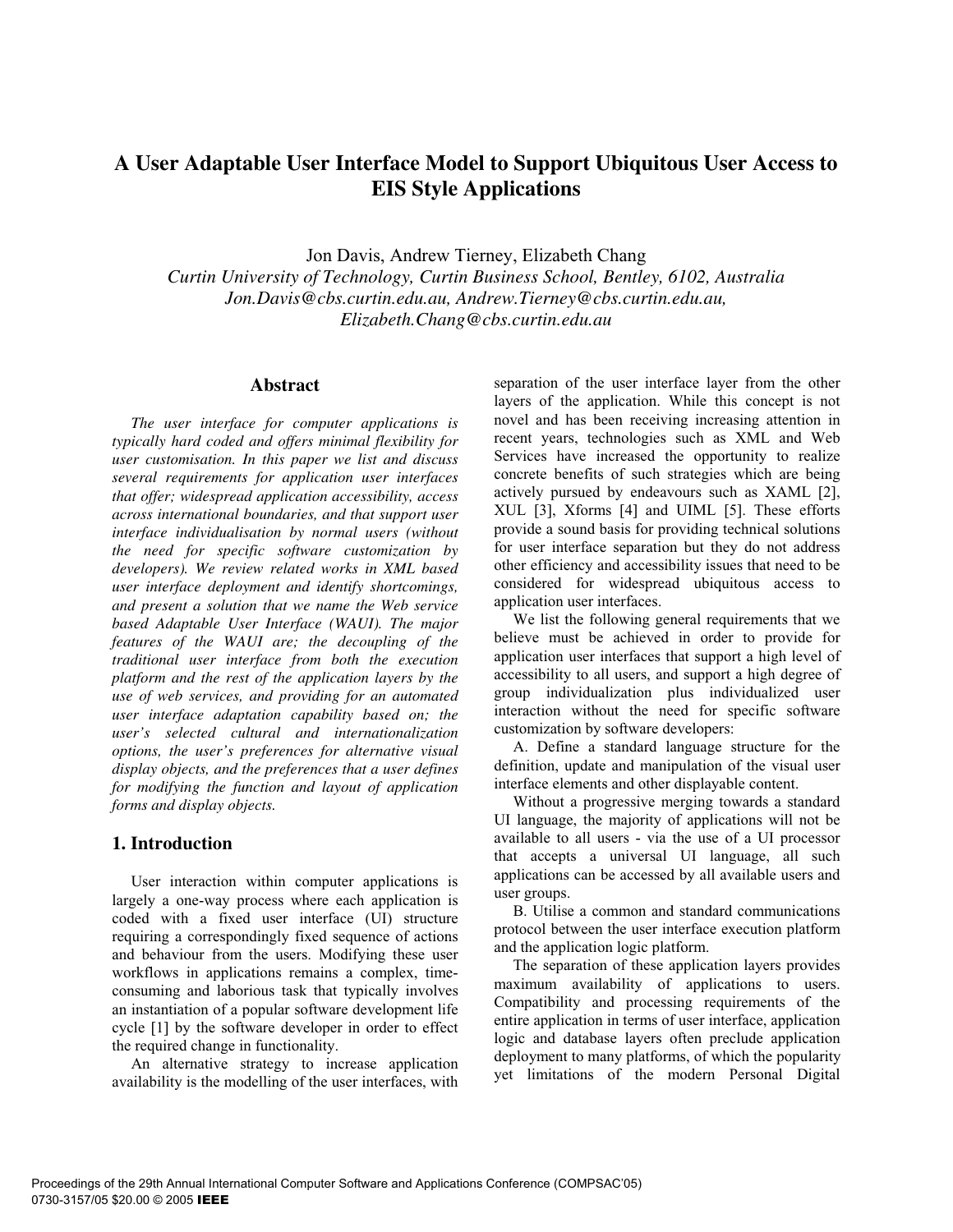Assistant (PDA) and mobile phone so readily demonstrate. By allowing a richly featured user interface (richer than HTML) to operate on all computing platforms, yet communicate to other platforms (if and as required) for other components of the application provides full application distribution capabilities. The use of XML and Web Services is an obvious candidate to provide the communication services.

C. Fully support the nominated cultural and language variations of international users.

The vast majority of application software has been hard-coded for specific languages and cultures which severely limits the adoption of applications for use in and by other nations and cultures. The utilisation of universal character encoding, automated translation and multi-language conversion increases accessibility to all user groups.

D. Allow the user to customise the common "look and feel" of the standard user interface objects, and to specify preferred or alternate compatible user interface objects.

The design of a user interface is typically determined and hard-coded by the application developer and cannot usually be changed. Many of the common user interface objects and design metaphors that are implemented are functionally synonymous and thus could permit a user or user group to determine their own UI display preferences to suit individual requirements. This can result in improved UI interaction performance efficiencies by matching the user interaction method to personal behaviours and working environments.

E. Allow applications to identify user interface elements that are permitted to be modified by the user within the user interface to provide local customisation and user individualization of the application – many applications, particularly large and complex Enterprise Information System style applications aim "to be all things to all users". These applications can become very confusing to users and user groups that do not require particular functions in their work role or organisation. By defining non-core application objects and providing a mechanism whereby users can either modify or disable non-core UI features, users and user groups can streamline and optimise the application for their localised requirements.

In summary, these requirements for ubiquitous access can be stated as:

- Define the UI in a standard language to allow UI execution on the majority of platforms,
- Communicate with the application logic layer using standard methods to permit UI access from the majority of platforms,
- Generate UI displays that operate in any orientation and language,
- Allow users to choose their own look and feel of the UI objects,
- x Allow users to modify or discard non-core UI components to suit their local requirements.

This paper reviews various user interface distribution methods currently in use, identifies their suitability in satisfying the above requirements for adaptable user interfaces and presents a model for providing an adaptable user interface capable of providing a significant improvement for the ubiquitous accessibility of applications.

## **2. Related Works**

In this section we provide a brief summary of the primary user interface distribution methods that are in use or development as a review of how well the proposed requirements (from the introduction) are satisfied by existing methods.

### **2.1. HTML, XML and the World Wide Web**

The emergence and acceptance of HTML since 1989 provides an obvious candidate for a standard UI language specification [6]. Indeed, it would be difficult to find a modern computing platform that does not support a version of the HTML specification. Accordingly, great efforts have been expended by application developers to provide HTML based user interfaces to their applications which has thus provided for a higher level of accessibility to their applications. However, it has also become widely recognised that the HTML standard does not provide a suitably "rich" user interface experience for users without the use of additional elements such as ActiveX and Java components that then re-introduce platform specific compatibility requirements and does not satisfy the standard language requirements (item A from the introduction).

In 1991, the Uni-Code Consortium was formed to promote a worldwide character encoding standard that "provides a unique number for every character, no matter what the platform, no matter what the program, no matter what the language" [7]. Support for Uni-Code adoption and usage has been fairly slow although it is now provided for in most platforms and development tools. However, Uni-Code is merely a provider of the correctly identified character – it has no support for the character context i.e. how the character is initially identified or used. What is required to provide full internationalisation of text in applications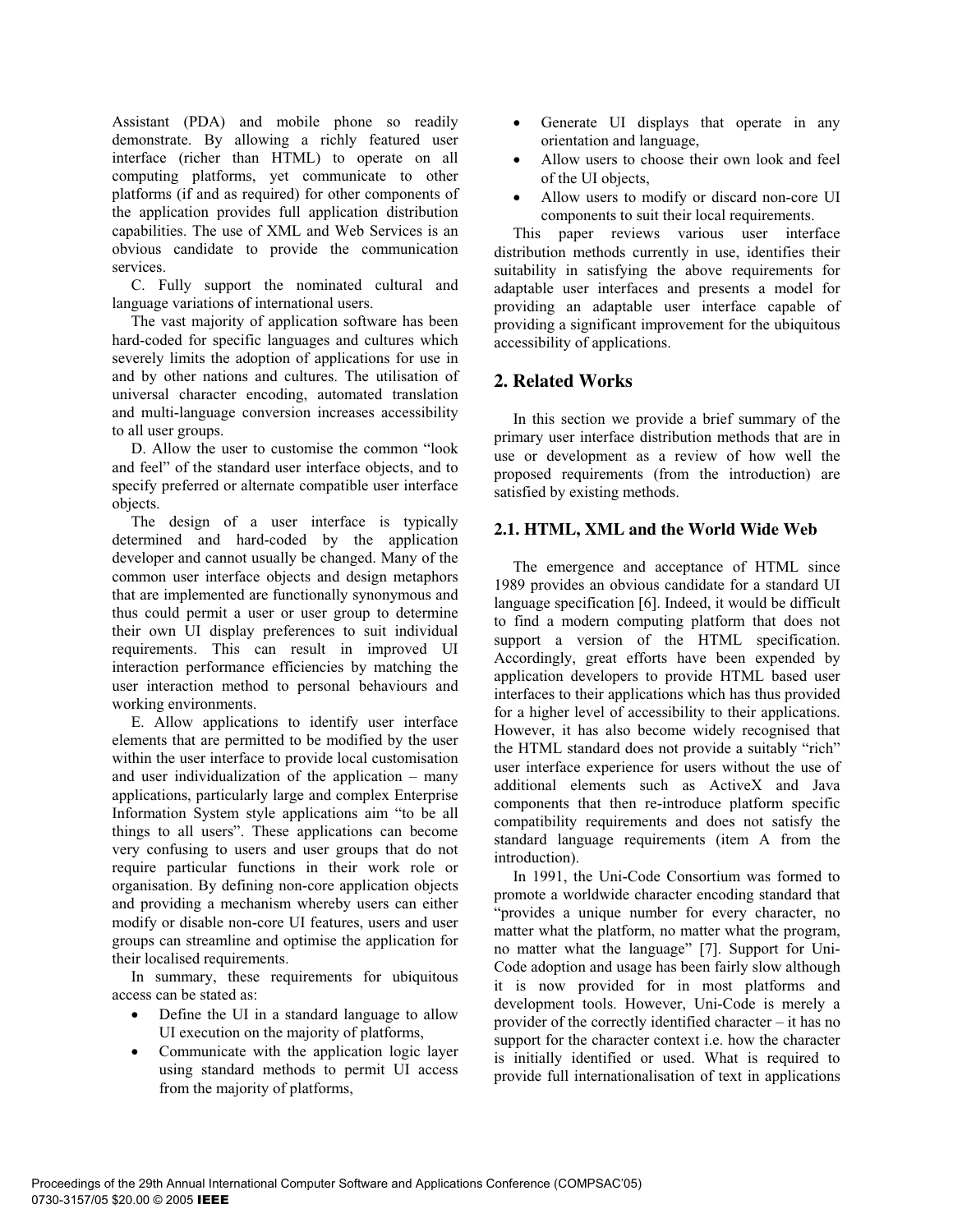are translation mechanisms (either lookup or automated) that are used in conjunction with the correct orientation of the user interface display.

Apart from HTML, one of the most important technologies to have emerged from the web is eXtensible Mark-up Language (XML) which is a text based language for the classification of data although XML can also define how the data should be processed. Originally designed in 1996 XML is rapidly becoming the standard for data representation and portability between systems [8].

With a conception emerging from 1999 as a solution to enabling the transfer of XML data, Web Services [9] is also rapidly progressing as a standard for facilitating interoperation between applications regardless of their location on the connected network or the host platform [10].

The utilisation of an XML based language structure for UI definition has been adopted for several high profile industry initiatives such as; Microsoft in their recently prepared specification for XAML [2], a markup language to define their next generation of user interface; the open source community has been working on XUL (Xml User interface Language) [3]; the World Wide Web Consortium is working on Xforms as the next generation of web forms [4]; and Harmonia Inc which has been working on the definition and implementation of UIML (User Interface Mark-up Language) [5].

These initiatives utilise XML-based user interface specifications but to only limited platforms and require currently proprietary support software or direct interfacing which does not fully satisfy the standard language requirements (item A from the introduction) but does represent significant progress towards the stated goals. They do seek to and succeed in providing a better technical solution for presenting user interfaces on their compatible platforms but they do not address other stated issues B to E to provide higher accessibility.

Microsoft's XAML [2] is targeted towards Windows based systems only but its specification does provide for a rich UI feature set. While it is intended for both local and remote UI deployment, as a potential merging of the current competing strategies of thick and thin client solutions, XAML relies on explicit object bindings to application logic objects and thus does not seek to achieve nor provide platform independence. While initially targeted for release with the next version of Microsoft's Windows as "Longhorn" in 2006, XAML support may be released as an earlier standalone enhancement. A number of open source and commercial pre-releases of XAMLbased products such as MyXAML [11] and Xamlon [12] have already been released for use by the development community.

The creation of XUL [3] by the open source community is another example of the high quality of open source software that is currently being produced in some sectors. Following the tenets of the popularist open source movement, XUL is supported on a wider range of platforms than XAML – extending from Windows to include Apple Macintosh and various popular strains of UNIX and Linux operating systems. The platform specific runtime support for XUL is provided as part of the Mozilla project in terms of installed versions of their HTML browsers Mozilla or Firefox. Many of the available extensions to these open source browsers are developed in XUL which also utilises direct object bindings to local application objects and is thus platform dependent and does not directly support separation of the UI layer from the application.

W3C's Xforms is a specification for the next generation of web forms. It seeks to extend current web browser form functionality by providing richer forms content, although it does not have to be limited to only browser usage. Xforms does nicely decouple the presentation logic from the application logic, and uses an extensible XML structure, although the communication stream is dependent on the implementation. Improved internationalisation is a stated goal but has been limited to allowing external opportunity to make use of the XML structure [4]. Xforms provides another very good example of defining user interfaces but lacks the capabilities of user and user interface customisation and readily useful internationalisation.

Harmonia's UIML [5] has been under development since 1995 and is in limited commercial use. UIML has progressed to become a proprietary XML based mark-up language with a relatively simple syntax structure which is specifically designed for user interface specification. UIML code is not a generic model of the user interface requirements but rather is a specific rendering of the user interface requirements for a pre-determined specific device. UIML's simplicity is a benefit and it is supported on a large number of platforms although it does not have an option for decoupling via web services, nor does it support specific user customisation or internationalisation options.

While all of these initiatives utilise XML based language specifications and collectively provide rich UI functionality, only Xforms comes close to utilising a communications standard and fully supporting separation of the UI layer from the application logic.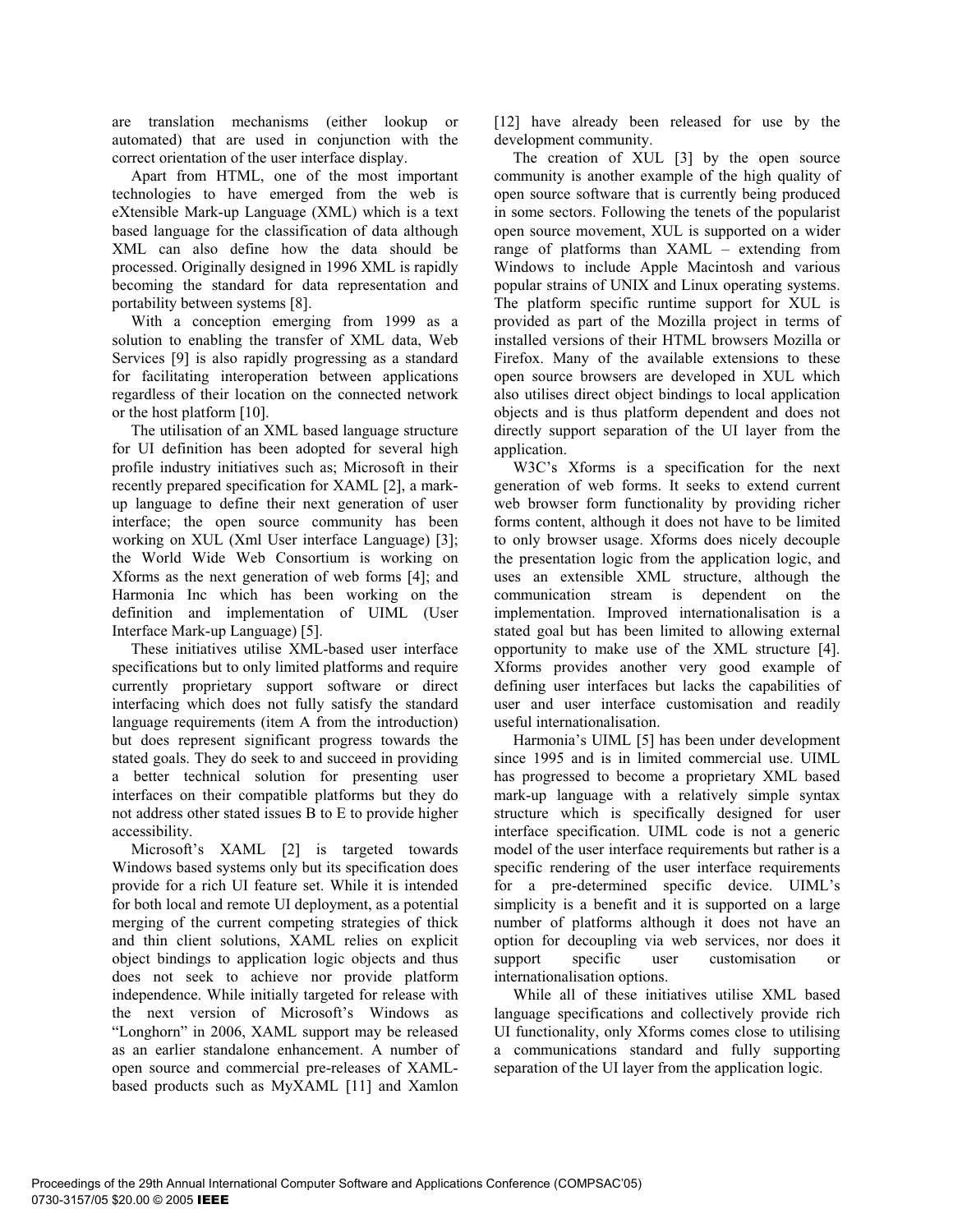The authors propose the use of Web Services as the most suitable means of providing a common and standard communications protocol between the user interface platform and the application logic execution platform which would therefore make the application user interfaces accessible from any device. The combination of XML and Web Services has finally yielded a suitable candidate technology that would satisfy the communications standards requirements (item B from the introduction).

### **2.2. PDA's, Smart Devices and Mobile Computing**

Emerging in the mid-1990's the main contenders in the PDA market are based on either the Palm Operating System (PalmOS) or on the later Microsoft's Windows CE which is usually found as Pocket PC's (although Linux is also available for some systems). The necessarily smaller processing and storage capability, low screen resolution and proprietary operating systems are inhibitors to "real world" application usage on these devices.

Modern mobile phones are also powerful digital computers approaching the processing power of PDA processors and are starting to utilise operating systems based on Sun's Java, Microsoft's Mobile Windows and even Linux, and can also offer many of the applications and other benefits of PDA's plus the inclusion of wireless Internet and data access. The typical screen of a mobile phone is even smaller than a PDA and user input is usually provided by the numeric keypad, issues which are severe inhibitors to efficient user interface operation [13].

The desire to develop applications once and deploy them either directly or with minor modification to any computing device is a goal of many computer scientists and commercial organizations [14], [15]. There are many limitations to these goals, not the least of these is the great disparity between the different user interfaces and the availability of processing power and supporting operating systems for these mobile devices. Many efforts are aimed at resolving the issue for the user interface tier of multi-tier applications, and relying on the availability of wireless communications to the application logic and database server layers to complete the full application architecture [5], [16].

### **2.3. Current Problems that are Restricting User Accessibility**

The use of XML to define user interface requirements is rapidly becoming a standard method. However, primary attention is being given to solutions that employ direct binding of application objects rather than pursuing full decoupling between the user interface and application logic layers. There is a much higher focus on the technical deployment of user interfaces to many device types rather than contextual deployment as required for true internationalisation and user individualisation. There is much work proceeding on automating user interface generation [17], [18], [19], [20] rather than on user customisation of the interface.

These advances in technology have progressively contributed to more efficient user interfaces and processes to develop the user interfaces but collectively they fall short of adequately addressing the requirements listed in the introduction:

A. *Standard UI language:* there is no current standard for a user interface language specification although the use of XML or a variation is the thrust of most convergence efforts. The development of applications for access by different platforms and devices is largely a re-development effort (notwithstanding the opportunities that cross-platform applications such as Java can produce).

B. *Common communications between application layers:* there is no current standard and the majority of application development either does not separate the user interface or relies on the use of proprietary and / or direct object interface protocols and methods.

C. *Internationalisation support:* Uni-Code is an available standard and is supported by the major operating systems and development software vendors but has only been used minimally. Typically, developers will re-develop major portions of an application for language specific versions or simply not bother with multi-language versions.

D. *Look and feel:* operating system support provides for only very basic customization of the user interface although Linux and Java offers "themes" [21] designed to simulate the "look and feel" of other operating systems.

E. *Customisation:* configuration and minor customization options are entirely dependent on whether a developer has provided any options for the user but are typically not available to any significant level.

## **3. Introducing the Web Service Based Adaptable User Interface**

To address the problems detailed in Section 2.3 we have developed a solution named the Web service based Adaptable User Interface (WAUI) that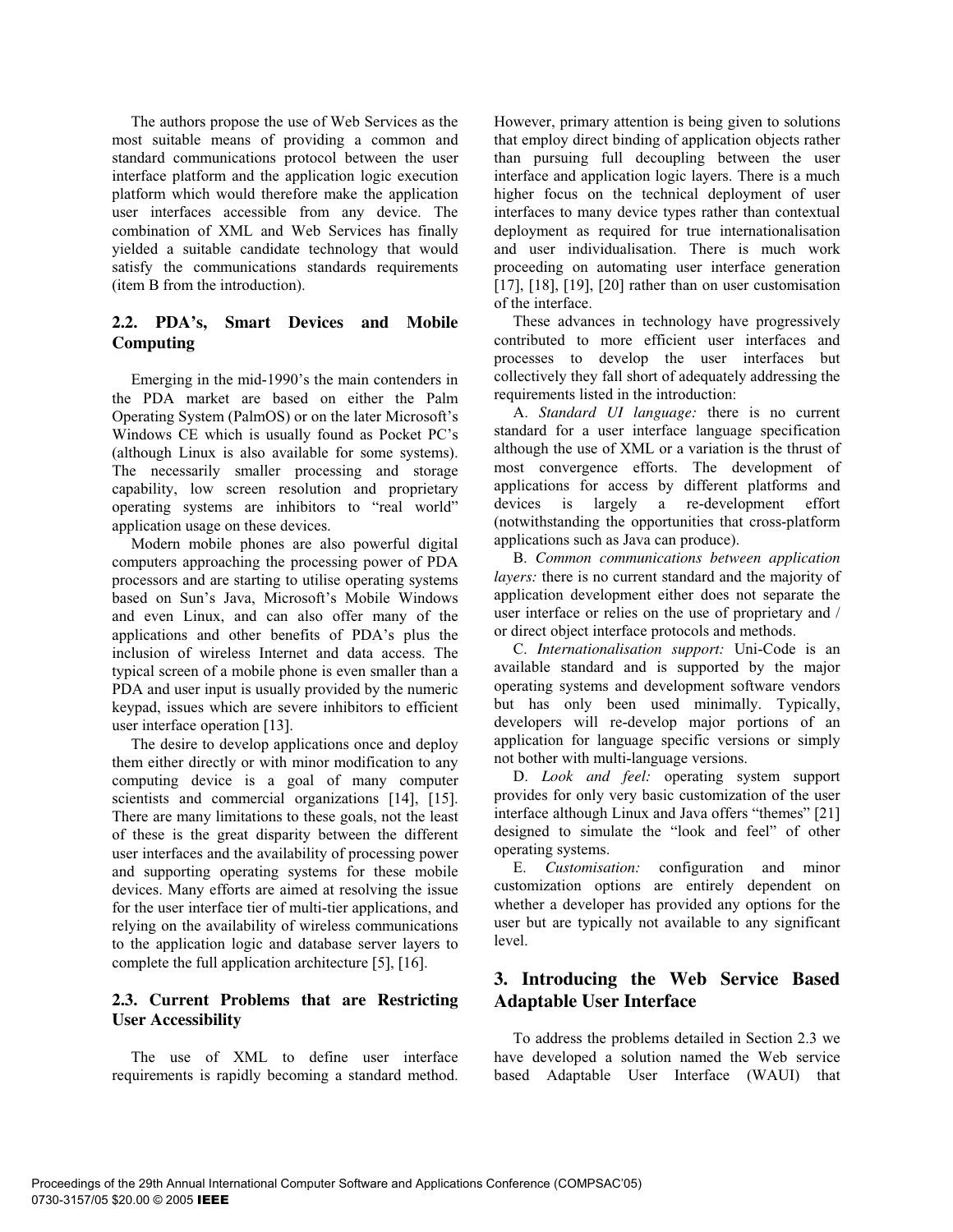decouples the traditional user interface from both the execution platform and from the rest of the application layers and provides for an automated user interface adaptation capability based on; the user's selected cultural and internationalization options, the user's preferences for alternative visual display elements, and the preferences that a user defines for modifying the function and layout of application forms and display objects.

### **3.1. Features of the Web Service Based Adaptable User Interface**

*Standard UI language:* By utilizing XML as the structure of the WAUI language specification, interaction with local or remote application logic layers and other applications can be reduced to a simple user interface command syntax mapping issue. In particular, the complete separation of the user interface from the rest of the application provides a ready made user interface solution for any applications based on the Model Based Architecture paradigm [22], [23], [24].

*Common communications between application layers:* The WAUI exists as a standalone UI layer and utilizes standard Web Services [9] (with an XML [8] based command structure) as the communication protocol to the application logic layer(s). Application logic access from the WAUI is then greatly simplified and the web services technology used is already available for most platforms that support Microsoft's .NET [25], Novell's Mono [26] and Sun's Java which covers the vast majority of computing platforms and is progressively including devices such as digital mobile phones and PDA's, pending full operating system incorporation.

*Internationalisation:* Access to the full international character set in the WAUI is provided by adherence to the Uni-Code standards. The user interface objects respond to the identified cultural requirements of the visual display such as horizontal and vertical character ordering. The availability of multiple language sets for the text attributes of user interface objects for the application should normally be a provision of the application logic layer – similarly, where a required language set is not available, the use of automated translation services should also be provided by the application logic layer. As an interim measure the WAUI should support the capability to define alternate language sets and interact with defined translation services as an alternate source of text attributes for unknown or unsupported languages.

*Look and Feel:* The WAUI allows users to define their own "look and feel" in two main ways; by overriding the default visual appearance of standard objects such as forms layout, buttons, edit boxes etc. This feature should normally be a provision of the operating system and should be supported by the WAUI as an interim feature; and by specifying alternative visual object representation for each visual object type e.g. a user may choose that all radio button objects that are specified by the application logic layer are replaced with an object of their choice that provides similar functionality, say a single selection drop-down list, when it is requested in the user interface. The automated conversion of user interface objects to more space efficient objects can also aid in the deployment of user interfaces to devices with smaller display areas.

*Customisation:* The WAUI allows for all user interface objects to be tagged with one of the following attributes specifying the level of manipulation that the user is permitted for that object within the WAUI user interface:

"Primary" - where the function or operation of the object cannot be modified. These objects have been identified by the application logic layer as a mandatory requirement hence their function cannot be changed by the user although basic visual attributes such as location on the form can be modified. Objects marked as "Primary" would typically be; database primary keys or mandatory fields, navigation controls that provide access to other forms, and function controls that access important application functionality.

"Optional" - where any aspect of the object can be locally customized with the exception of any schema definition, validation constraints, and the actions of navigation or function controls. The application logic layer does not necessarily require this element to be activated so it can be disabled or discarded by the user, relocated on the form, or its appearance can be redefined in terms of text labels and displayed or edited values and styles if appropriate. Objects marked as "Optional" would typically be; non-mandatory database fields, static display objects such as text and bitmaps, and function controls that access less important application functionality.

"Local" - allows for unlimited local customization of the object. This object can be modified in any way that the user requires. Objects marked as "Local" would typically be elements that had been defined by the user or another local user that extended the base functionality of the application and could be any type of object.

In all of the above cases where the WAUI changes or is requested to change the layout of any object from the original as requested by the application logic layer,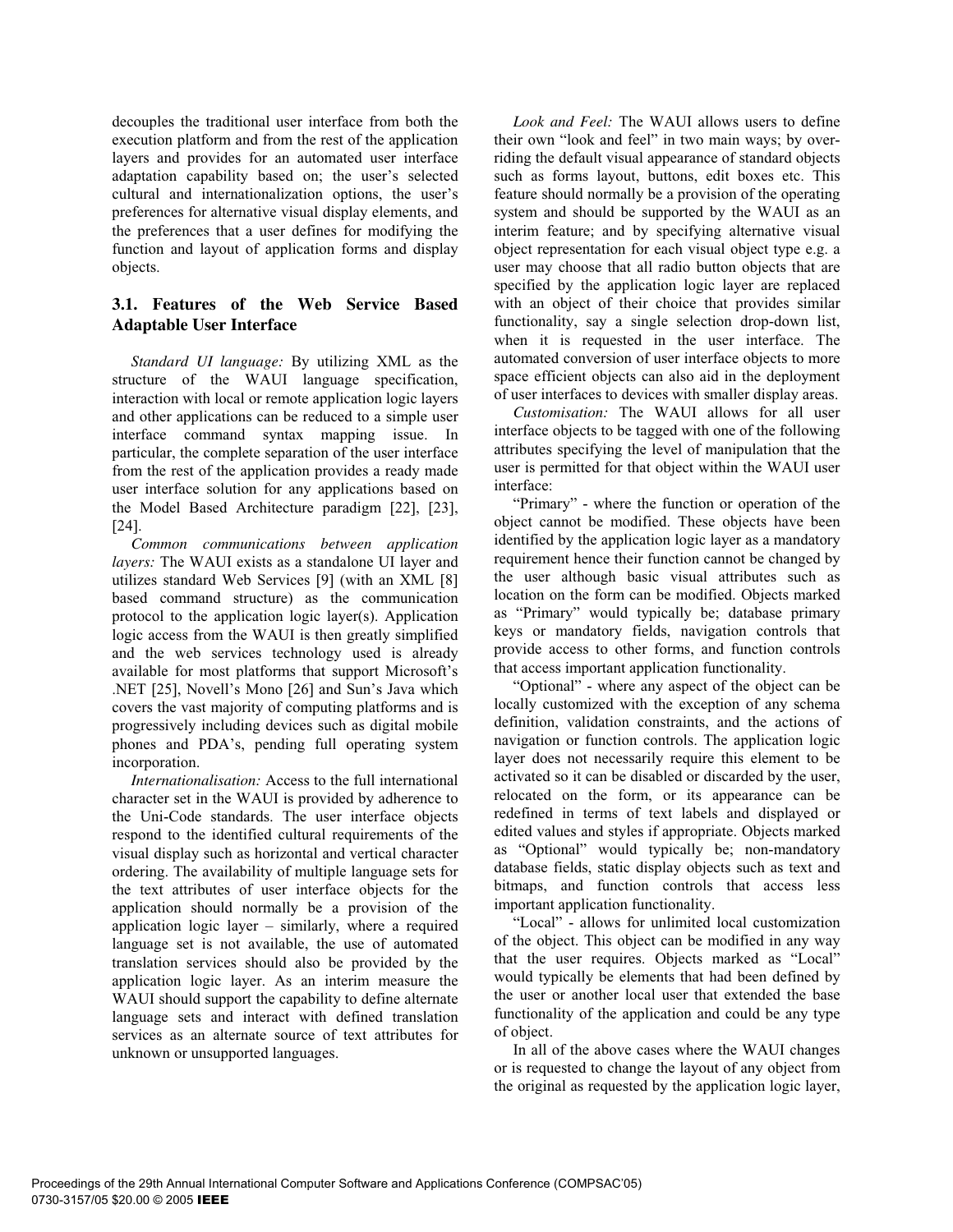the layout of the current object and any subsequently affected objects (in terms of resizing and positioning) can be performed automatically by the WAUI.

### **3.2. Operation of the Web Service Based Adaptable User Interface**

Any application that interoperates with the WAUI user interface layer requires a supporting local API (Application Programming Interface) or function set that aids in the creation of the XML based WAUI commands (optional but desired) and for issuing the WAUI command via local Web Services (mandatory but typically already available). The authors have developed the WAUI as the front-end to their work on a model driven architecture implementation for Enterprise Information Systems style applications [24].

Local interpretation of the received XML based WAUI commands requires the installation of a local but single WAUI application on the client computer system to receive, process and action the WAUI commands as the application user interface for any number of WAUI based applications. Transport support via standard Web Services is a trivial exercise for most platforms using existing functionality.

The local WAUI application is used as both the rendering and interaction engine for presenting and operating the user interface, plus it acts as the profile editor for users to specify their requirements for their preferred "look and feel" and for specifying customizations to the user interface.

*Look and Feel:* the local WAUI application allows users to modify the attributes of UI components for both the default attributes or for each specific object by entering a local edit mode. e.g. specify the location, size and style of the selector for radio button objects. WAUI also allows users to set similar preferences for UI component mapping where users prefer to operate with functionally similar components. e.g. choose to specify the use of drop down list box in place of radio button controls for all or specific objects. For that user, the user interface objects from the calling application that have been re-mapped by the user, will be displayed according to their modified definitions. The most common usage of these capabilities is for setting user interfaces on devices that have much smaller visual displays, and for users who have a strong bias to efficient operation with particular user interface objects.

WAUI utilises a local layout manager to automatically re-arrange the display objects after user modification.

*Customisation:* the local WAUI application also allows users enter an edit mode to select user interface objects that are identified as optional or local and modify these objects in order to develop their own customized user interfaces that can thus remove all unused objects, reorganize display screens to more accurately reflect their own work behaviour and environment, and in general produce a more visually pleasing and thus more efficient work space.

On a corporate scale, these customization options would benefit the simplistic customization of Enterprise Information Systems style applications whereby each corporate customer typically utilizes only a smaller proportion of the available functionality. By choosing to mask non-required features and reorganise the remaining user interfaces to suit local corporate requirements, and at very minimal cost as it does not require a software customization process with the vendor, their users benefit from simpler training and operation.

On a more personalized scale, individual users will often have varying local requirements where they could receive further benefits of customizing their user interfaces to suit their daily, repetitive or other operational workflows.

#### **3.3. Construction of the Web Service Based Adaptable User Interface**

There are two pathways to creating the WAUI generation of tools – designing and creating a new WAUI from scratch or by modifying an existing (open source) XML based user interface tool to act as the WAUI system.

To modify a suitable XML user interface system to become a WAUI system requires the following steps; establish a Web Service interface to the XML user interface system to process the WAUI command structure; develop WAUI command mappings to existing XML based user interface system methods, plus integrate new functionality as required; and override any direct binding requirements within the existing XML user interface system methods if they exist and replace with the appropriate WAUI command.

The authors chose the former approach to facilitate the progressive completion of functionality and interface to other model based components under development. Their project is .NET based providing operation of the WAUI on Pocket PC style PDAs via the .NET Compact Framework, with Linux and Apple Macintosh compatibility to be progressively provided by Novell's Mono Project [26].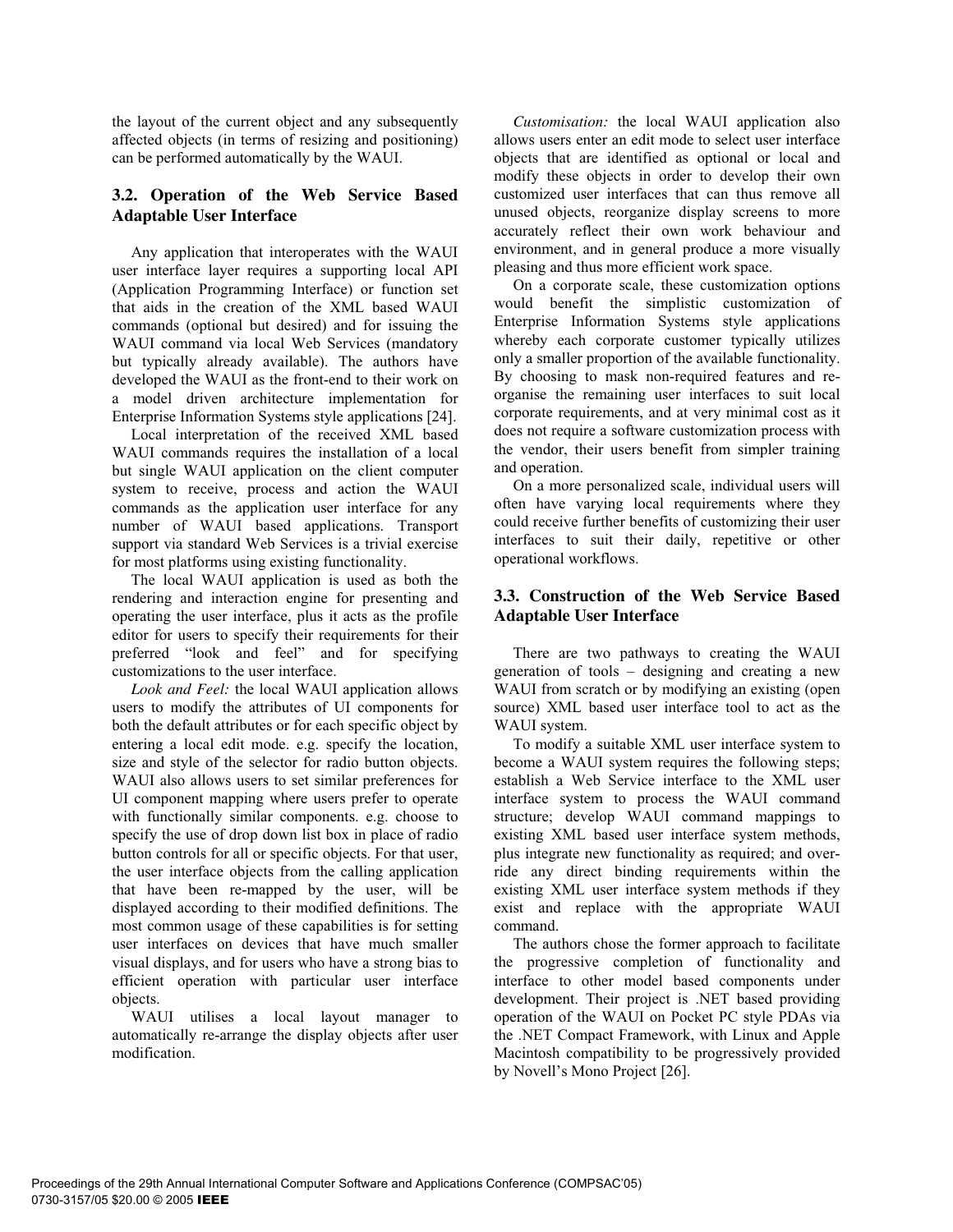## **4. Recapitulation, Conclusions and Future Works**

The Web Service Based Adaptable User Interface satisfies each of the requirements as stated in the introduction and provides a solution to the identified problems from section 2:

A. Define a standard language structure for the definition, update and manipulation of the visual user interface elements and other displayable content - by utilising a formally defined and open XML command structure.

B. Utilise a common and standard communications protocol between the user interface execution platform and the application logic platform  $-$  by utilising Web Services as the standard transport for the XML based WAUI commands which also allows distributed applications from non-compatible platforms to execute the user interface on any platform.

C. Fully support the nominated cultural and language variations of international users – by the use of Uni-Code to ensure the reproduction of genuine internationalized character sets, by identifying and responding to the required cultural orientation order of the display, and by the choice of enabling language sets for all visual objects and the ability to access automated translation services for unknown or nonspecified languages for both data and component object text.

D. Allow the user to customise the common "look and feel" of the standard user interface objects, and to specify preferred or alternate compatible user interface objects – by allowing for the appearance and operation of the operating system provided user interface objects to be modified, and by allowing user specification of compatible alternative user interface objects to customize the users' preferred choice of user interface objects as managed by a local layout manager.

E. Allow applications to identify user interface elements that are permitted to be modified by the user within the user interface to provide local customisation and user individualization of the application – by identifying user interface objects as either "Primary", "Optional" or "Local" and by providing local profile editing and management for the selective local customisation of the user interface objects for the user.

In addition to the benefits listed above, the WAUI also provides:

• A potential new standard for user interface access and separation of the user interface layer from the application logic layer for all platforms, of particular benefit to embedded

systems, mobile computers and other smart devices with remote access that typically have little or no local application availability.

- Greatly reduced user workstation deployment effort achieved by removing the requirement for proprietary vendor protocols and client applications - only need to install the WAUI client application.
- Far richer user interface experience than achieved with standard HTML.
- High level support for software toolsets that support aspects of model based computing as per proponents of the Model Driven Architecture (MDA) where the user interface commands of the WAUI can be created and managed directly and automatically by the application logic layer based on its stored model.

Applications based on the WAUI user interface offer widespread accessibility, support individualized user interaction without the need for software customization, and greatly assist and enhance the ability to develop applications once and deploy them either directly or with minor modification to any computing device which is a goal of many computer scientists including the authors.

### **5. References**

[1] Sommerville, I., "Software Engineering", 1<sup>st</sup> Ed-4th Ed. Addison Wesley, 1989-1998.

[2] Microsoft, "Microsoft Windows Code-Named Longhorn Development Centre", Microsoft Corporation, http://msdn.microsoft.com/longhorn/, 2004.

[3] Mozilla, "XML User Interface Language (XUL)", Mozilla Foundation, http://www.mozilla.org/projects/xul/, 2004.

[4] W3C, "XForms - The Next Generation of Web Forms", World Wide Web Consortium, http://www.w3.org/MarkUp /Forms/, 2004.

[5] Ali, M. F., and Abrams, M., "Simplifying Construction of Multi-Platform User Interfaces Using UIML", UIML Europe 2001 Conference, 2001.

 [6] Gribble, C., "History of the Web Beginning at CERN", http://www.hitmill.com/internet/web\_history.asp, 2004.

[7] Unicode, "What is Unicode?", Unicode Inc, http://www.unicode.org/standard/WhatIsUnicode.html, 2004.